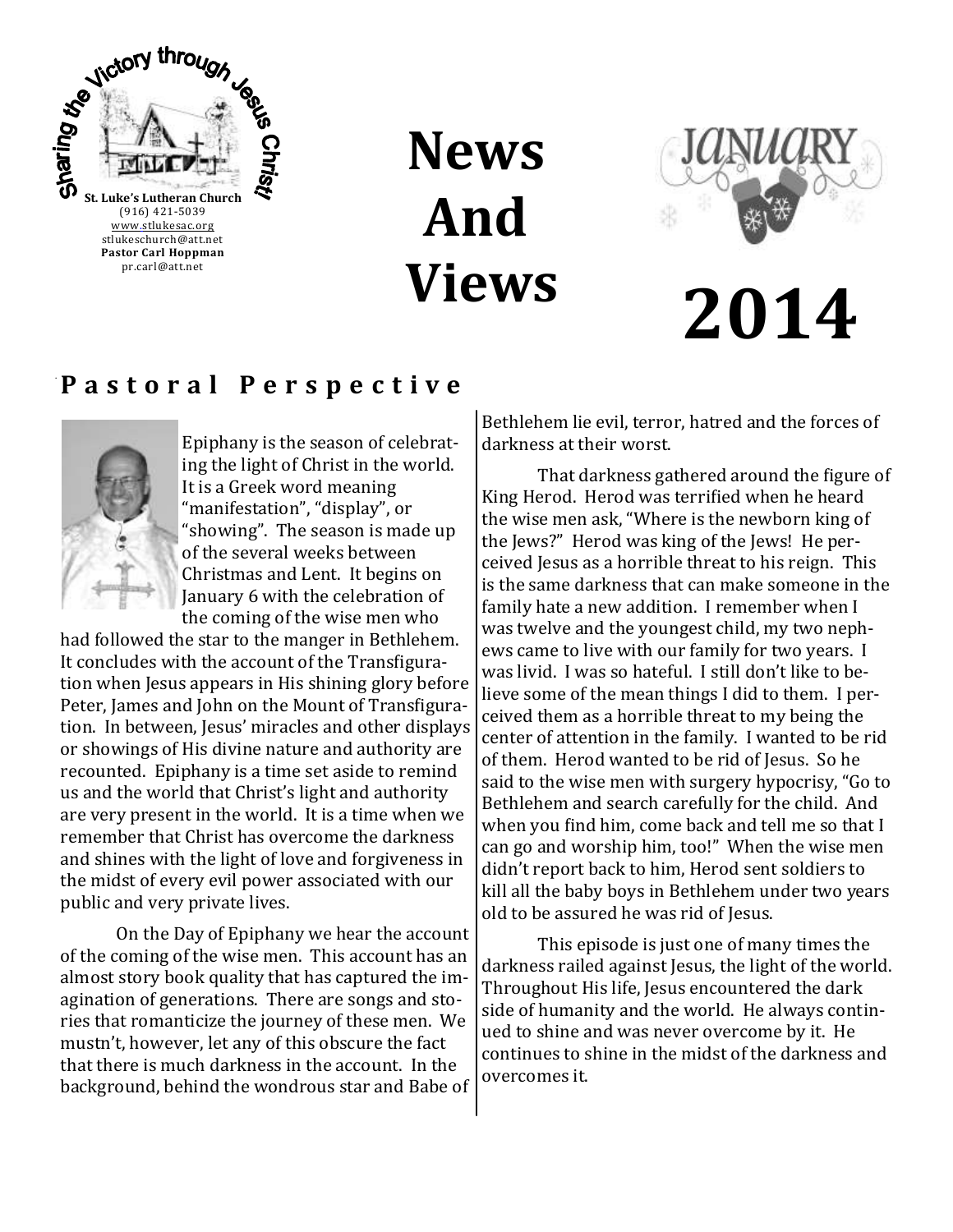| As Christians, we continually struggle with                                                                        | Property – Clarence Korhonen                                                                                                                            |
|--------------------------------------------------------------------------------------------------------------------|---------------------------------------------------------------------------------------------------------------------------------------------------------|
| the darkness of our sin and the dark consequences                                                                  | WELA representative - Holly Hoppman                                                                                                                     |
| of the sins of others. But we know that Jesus is<br>with us. In His light we have power to stand strong            | Youth - Kirsten Ireton                                                                                                                                  |
| and not be overcome. There are times, to be sure,                                                                  | Continuing members are:                                                                                                                                 |
| when the light of Christ seems very dim, times<br>when the darkness seems to be overwhelming us.                   | President - Bob Behr                                                                                                                                    |
| But through it all, Jesus is there, shining with His                                                               | Vice President - Howard Triebwasser                                                                                                                     |
| light of love and forgiveness. Continue to celebrate<br>and live in that light long after the Christmas lights     | <b>Community Concerns - Al Moser</b>                                                                                                                    |
| are taken down and the nativity scenes put away.                                                                   | Finance - Betty Englund                                                                                                                                 |
| Then Epiphany and every season will be filled with<br>the light of Christ-the light no darkness can over-<br>come. | As we begin the new year we ask that you please<br>consider sharing your talents or learning some-<br>thing new by volunteering to assist us in one way |
| Spreading, Serving and Sharing with You, or many ways this next year.                                              |                                                                                                                                                         |
|                                                                                                                    | <i>Pastor Carl</i> Next month we will have annual reports of the vari-                                                                                  |

Corner

The Presidents' Greetings as we begin a new year. We had a good time of sharing and eating at the annual congregation meeting on December 8th. We

elected/re-elected some officers and board chairpersons, passed the budget for the new year, and just had a good time in fellowship.

We really want to thank Larry Dockter, Holly Hoppman and Karen Linfor for their service over the last two or four years. They provided great leadership and dedication to their respective Boards or function. The election results and your returning/continuing council members include:

- Treasurer Carolyn Andrews
- Secretary Karen Linfor

Financial Secretary – Ron Webb

Worship & Music – Janette Payne

Education – Missy Jensen

Evangelism – Pat Webb



ous Boards' activities for 2013 and looking ahead.

I look forward to working with you in 2014.

See you in church!

*Bob Behr*

Your fellow servant in Christ,

Congratulations to Greg and Amy Behr at the birth of the second child, Dominic Anthony who was born on November 29, 2013. He weighed 8lb 5oz and was 21inches. He has an excited big sister, Olivia and very proud Grandpa, Bob Behr.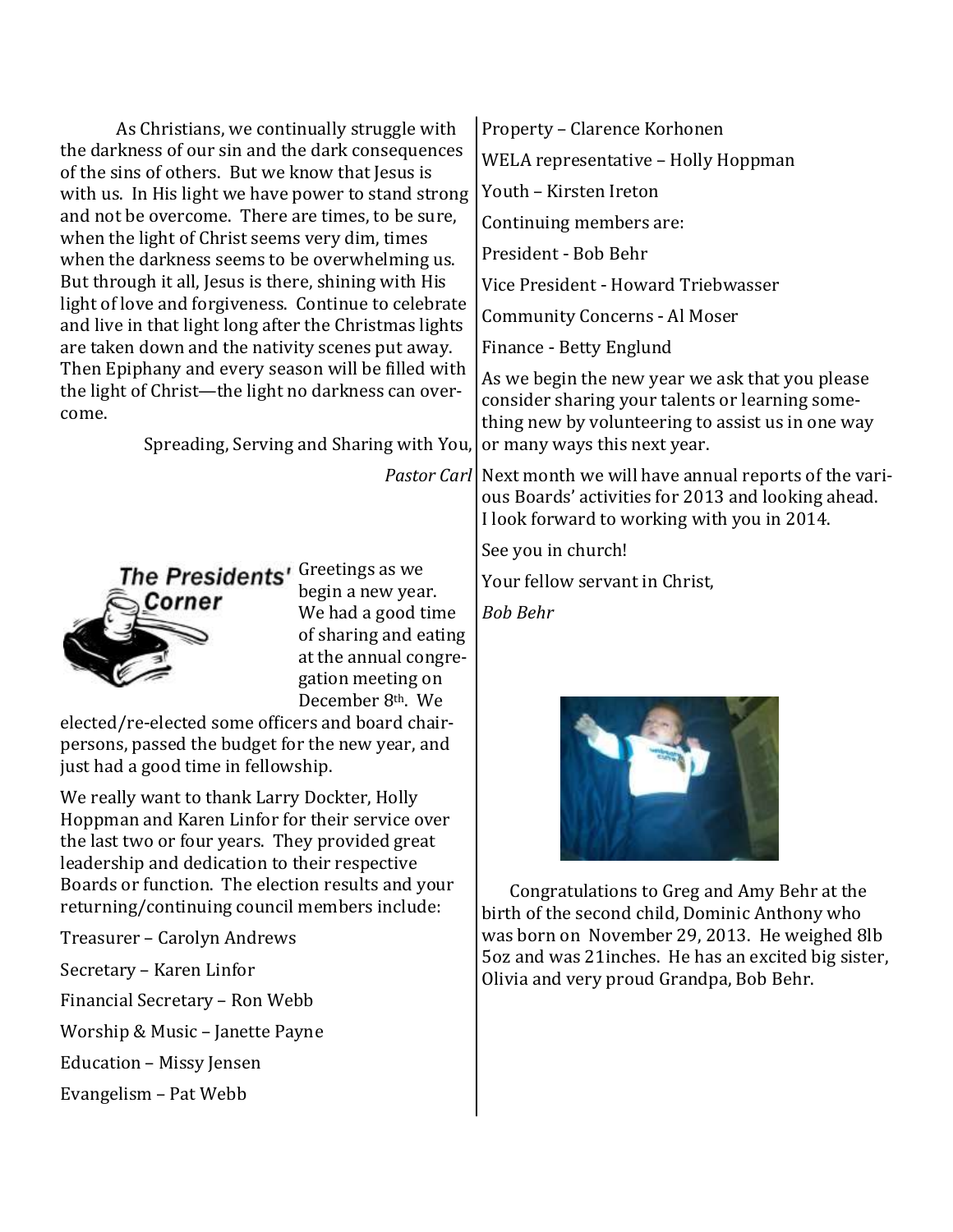

We welcome Aiden Kiser into the family of Christ. Aiden was **BaptiSIII** baptized on December 22nd. His parents are Eric and Chris-

tina Kiser. Sponsors are Elijah Trinidad and Richelle Alagaban. Proud Grandparents Duane and Marlene Kiser and Great Grandparents Erwin Kiser and Betty Olson.



# Annual Crab Feed March 1, 2014

The Crab Feed tickets are available now! Please, see me following church or other events or

contact me to make arrangements. If you want, you can check out tickets to sell to your family and friends. If you check out tickets please return unsold tickets, payments and stubs me as soon as possible, but no later than February 16.

Ken Lentsch 427-9188 kalentsch@att.net



#### **Thank You Ofelia!**

The St. Luke's W-ELCA Board wishes to give a heartfelt thank you to Ofelia Ojeda for being our Sunshine

Lady. Ofelia sends out birthday cards to all the ladies of St. Luke's and does so with such a warm and loving heart. She is also always willing to make her wonderful cookies whenever called upon. Thank you Ofelia for bringing such joy to everyone!



**W-ELCA January Meeting**

Don't forget that the first W-ELCA meeting of 2014 will be on Saturday, January 11<sup>th</sup> at 11:30 am in Room 5. Bring your favorite potluck dish and signup in the church entry so we know how many to set -up for. We are gathering adult scarves, hats, gloves, men's socks & underwear, new & gently used towels & blankets and tarps for the Union Gospel Mission. We will be discussing the 2013 Benevolence so this is a meeting you don't want to miss. See you there!

Hope you didn't miss our December potluck. It was a wonderful time of sharing with each other as well as enjoying some great food. The Evangelism Board appreciated everyone who helped in any way. Special thanks to Kristen Ireton for all her extra help in the kitchen and to Peggy Moser for taking charge of the dishwasher.



# **Monday, January 6**

Please join us at 9:30 am in the Fellowship Room (Sunday School wing) for our Epiphany Breakfast and Service. The Evangelism Board will provide breakfast casseroles and beverages. Following the breakfast, Pastor Carl will share a special message about Epiphany.

Please sign up in the entry way so that we will know how many plan to attend. If you would like to bring fruit, muffins, coffee cake or nut breads, please indicate that on the sign-up sheet. We welcome any nativity scenes that you would like to bring and share.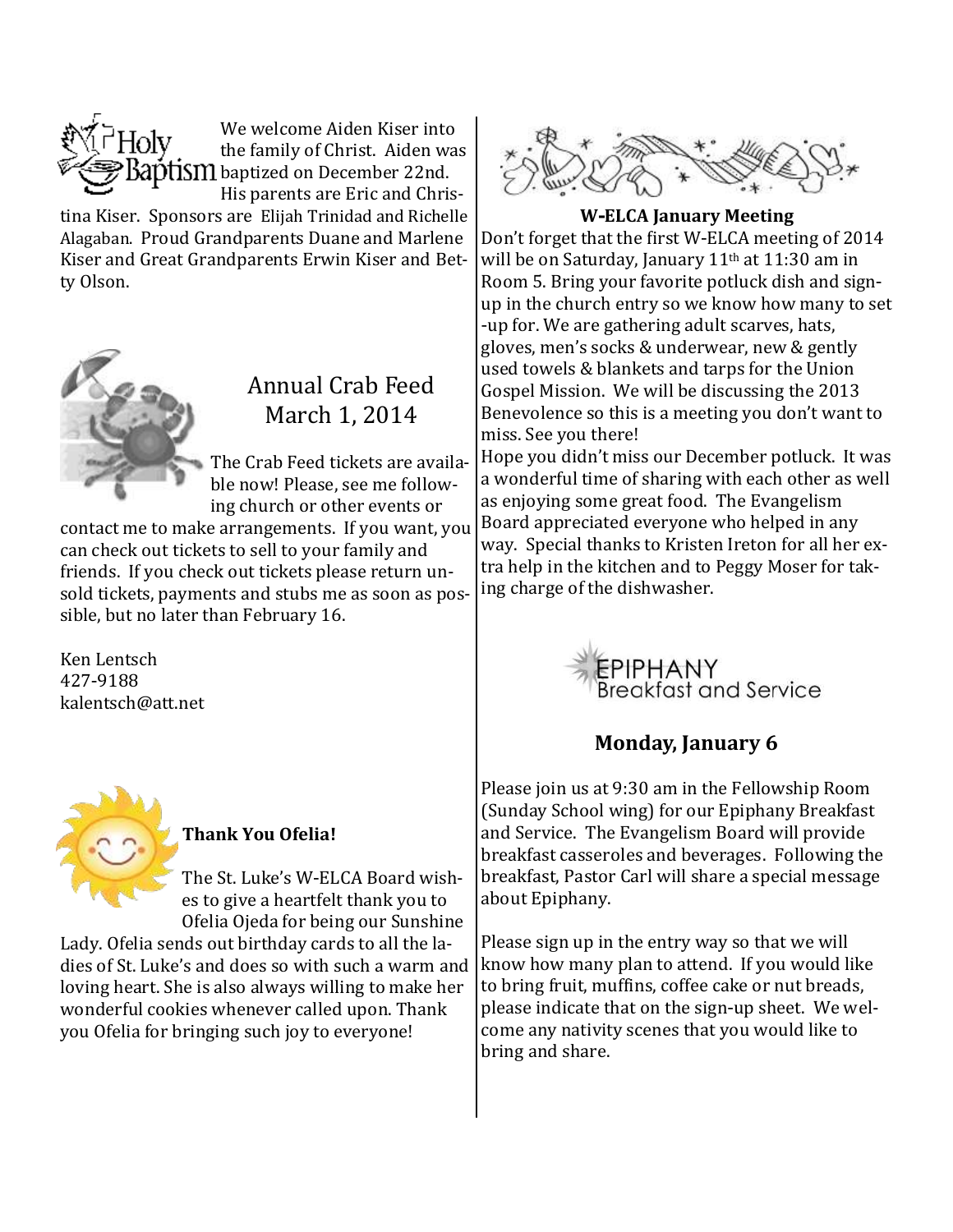

**Diner's Groups Sign Up Now for New Groups**

If you missed out being a part of our small diner's groups last year, you have another oppor-

tunity. These groups are a great way to enjoy good food and get to know others in our church family. Please sign up in the entry way this month to join in the fun. New groups will be formed and will get together for meals or activities in February, March and April. Meals in homes may be potluck or the host(s) might provide them. If a meal is in a restaurant, it is understood that the group will split the check. If you have any questions, please call Triss or Carl Hoppman (714-3011) or Pat or Ron Webb (685-6345).

In loving service, *Pat Webb*, Evangelism Chair



Our prayers are with Pat Webb and family at the death of her Aunt Tina Kerschman, who is now at rest with her Heavenly Father.

Our sympathy goes out to Jean Siegel, sister of Elizabeth Korhonen, whose husband Tom was welcomed home by his Heavenly Father. Services were held at East Lawn Mortuary Folsom Blvd. on December 12.

Thoughts and prayers go out to the Jon, Laura (Weaver) and Paul Linfor . Laura's Father, Gary Weaver, is now in his Heavenly Home at peace.

Prayers and condolences to the family of Betty Hansen who has gone to be with her Heavenly Father.

Our prayers are with the family of Astrid Lynn who has gone home to be with her Heavenly Father.



#### **Bad News About Someone Else**

Found among papers left by Caroline Kiser:

The church was saddened to learn this week of the death of one of our church's members, Someone Else.

Someone's passing creates a vacancy that will be difficult to fill. Else has been with us for many years. Someone did far more than a normal person's share of the work.

Whenever there was a job to do, a class to teach, or a meeting to attend, one name was on everyone's list: "Let Someone Else do it."

It was common knowledge that Someone Else was among the largest givers to the church. Whenever there was a financial need, everyone just assumed Someone Else would make up the difference.

Someone Else was a wonderful person sometimes appearing superhuman, but a person can only do so much. Were the truth known, everybody expected too much of Someone Else.

Now, Someone Else is gone. We wonder what we are going to do. Someone Else left a wonderful example to follow, but WHO is going to follow it? Who is going to do the things Someone Else did?

When you are asked to help, REMEMBER we can't depend on Someone Else.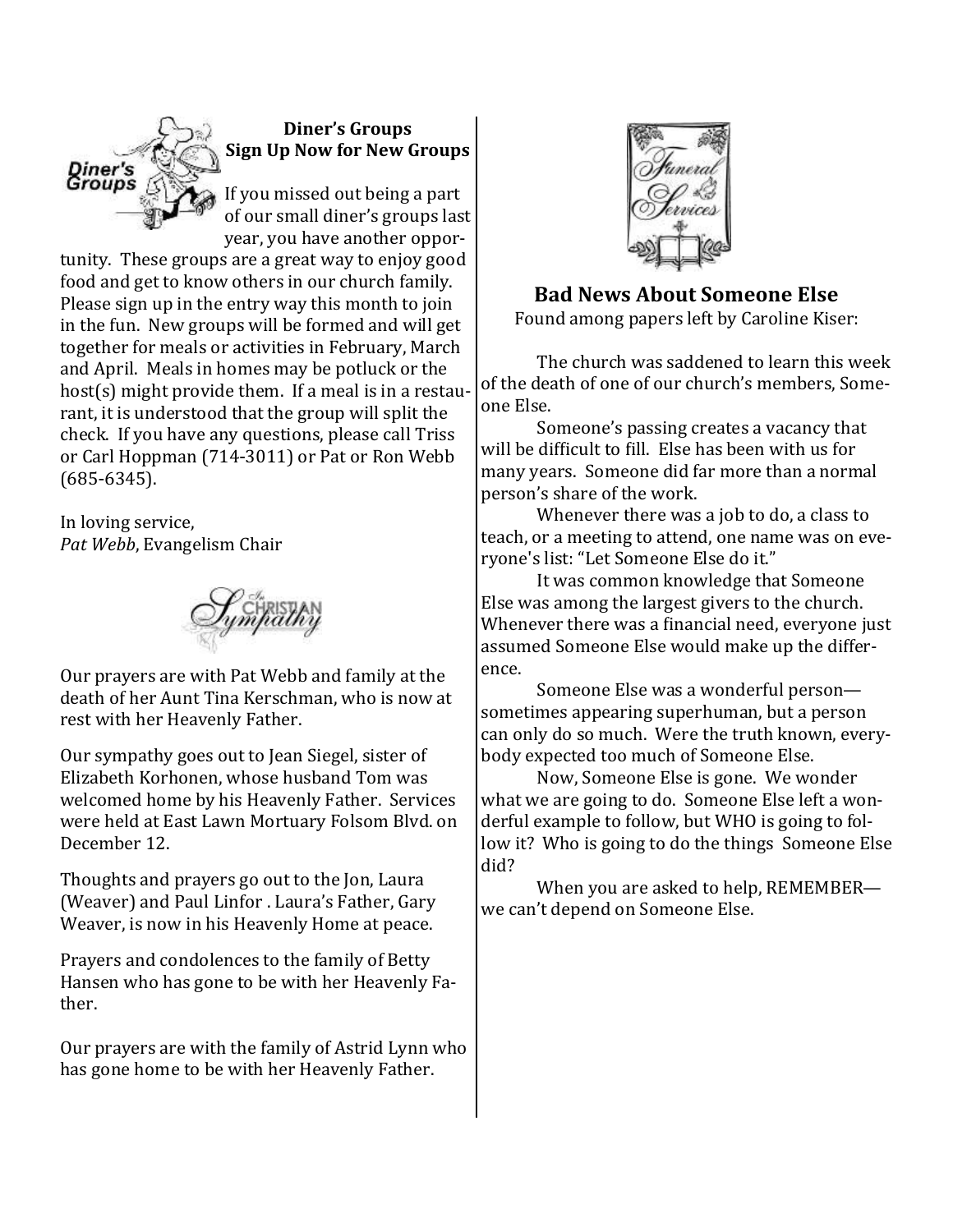# *FINANCIAL SECRETARY'S REPORT* **NOVEMBER 2013**

# **OFFERINGS** (General

Fund Only)**:**

|                                            | <b>This Month</b> | <b>Year to Date</b> |
|--------------------------------------------|-------------------|---------------------|
| <b>Total Offering</b>                      | \$18,008          | \$180,361           |
| <b>Compared to</b>                         | \$364             | $-$5,426$           |
| <b>Budget</b>                              | 2.1%              | $-3.1%$             |
| <b>Compared to</b>                         | \$1,734           | \$6,924             |
| 2012                                       | 10.7%             | 4.00%               |
| <b>Projected Year-</b>                     |                   |                     |
| <b>End Balance</b><br>(Compared to budget) |                   |                     |
| <b>Contributors:</b>                       |                   |                     |
| 2013<br>(Current Year)                     | 100               | <b>Aver</b><br>92   |
| 2012<br>(Last Year)                        | 87                | Aver                |

Note: Positive values (no +/- sign) means **above**; negative values means **below**.

#### **Other Special**

**Gifts:** a)Sunday School \$20.00 b)Flowers \$180.00

*Ron Webb*

Financial Secretary



gational Meeting held on Sunday, December 8th.

 A new slate of Officers and Board chairs were elected at the Annual Congregational meeting as well.

Carolyn Andrews as Treasurer

o Karen Linfor as Secretary

o Ron Webb as Financial Secretary

Clarence Korhonen as Property Board Chair

Pat Webb as Evangelism Board Chair

 Janette Payne as Worship and Music Board Chair

o Kirsten Ireton as Youth Board Chair

Missy Jensen as Education Board Chair

 Epiphany Breakfast will be held on Monday, January 6th, 2014 in the Fellowship Room (Room 5).

 Sign ups for the next Diner's Groups are available.

 Council approved two motions for the Property Board to move forward with two projects:

1. To procure and install weather-sensing devices into the sprinkler system. The cost to be approximately \$440, then offset by potential rebates, and to come from the Property Board's general budget.

2. To restore water to the church facilities, with the cost not exceeding \$10,000 coming from the Reserve Funds.

3. Christmas Promise was a great success. We collected 87 gifts, plus \$410 in cash and gift cards.

The next Strategic Planning meeting is set for Saturday, January 18th.

The dates for the next two Crab Feed planning meetings are Sunday, January 19th and Sunday,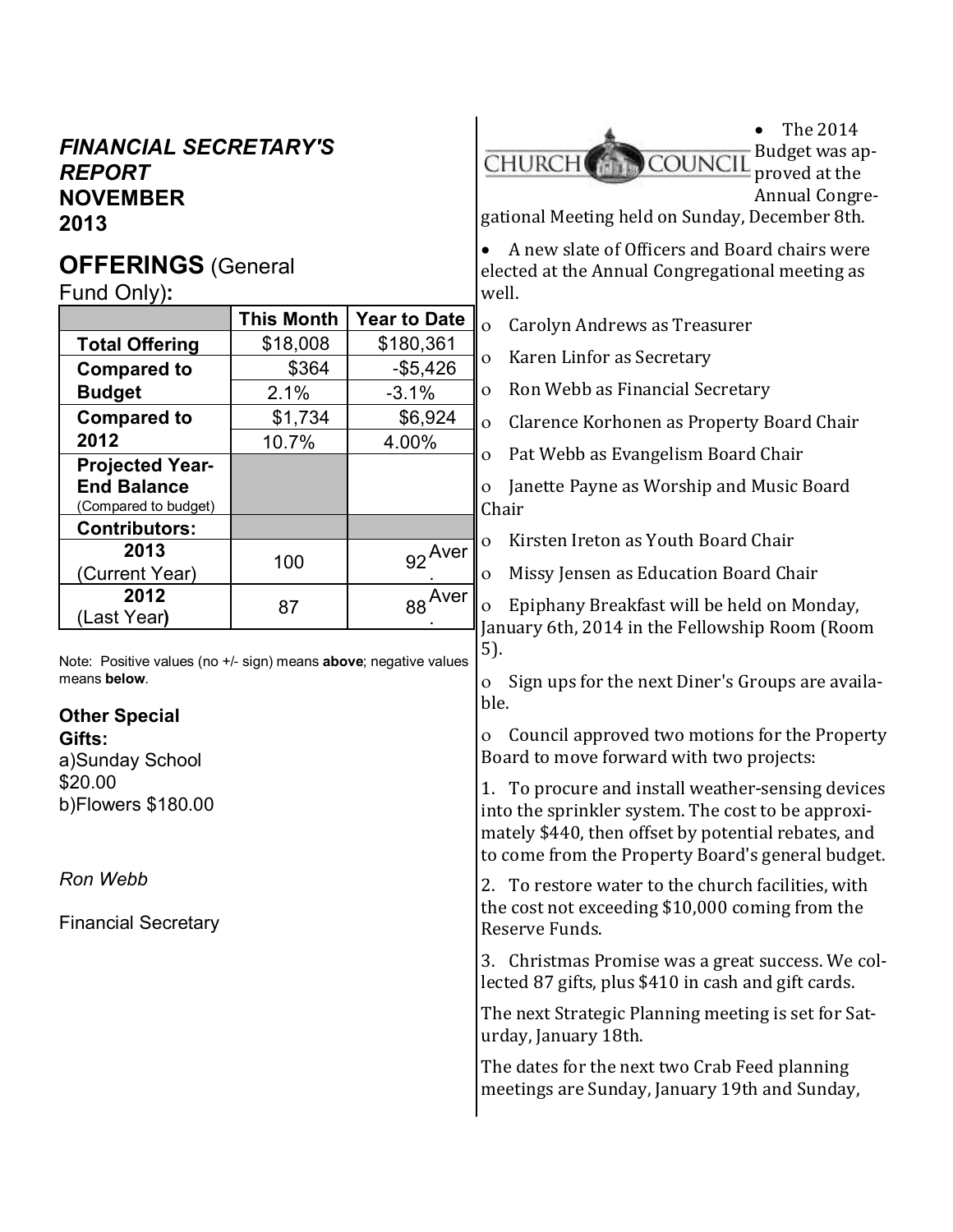





I can think of no better New Year's resolution than to read the Bible. I am leading three groups through the Bible during 2014 with daily readings and weekly discussions. Daily Bible Readings starting January 5, 2014 with Psalm 79 are available in the church entryway. Groups meet starting January 5 on Sundays at 9:15 AM in Room 3, Tuesdays at 10:15 AM in the church office and Thursdays at 7:00 PM at the Hoppman Home (8953 Royal Gate Way, Elk Grove, CA 95624). Put Bible reading on your 2014 calendar and look forward to growing in relationship with God and others in your reading group.

*Pastor Carl*







**The 2014 Flower Chart is up and available for sign-ups.** If you have a special event or remembrance you would like to acknowledge with flowers this is your opportunity to do so. The cost is \$20.00 and there are envelopes next to the Flower Chart Board. You can then place the envelope in the offering plate.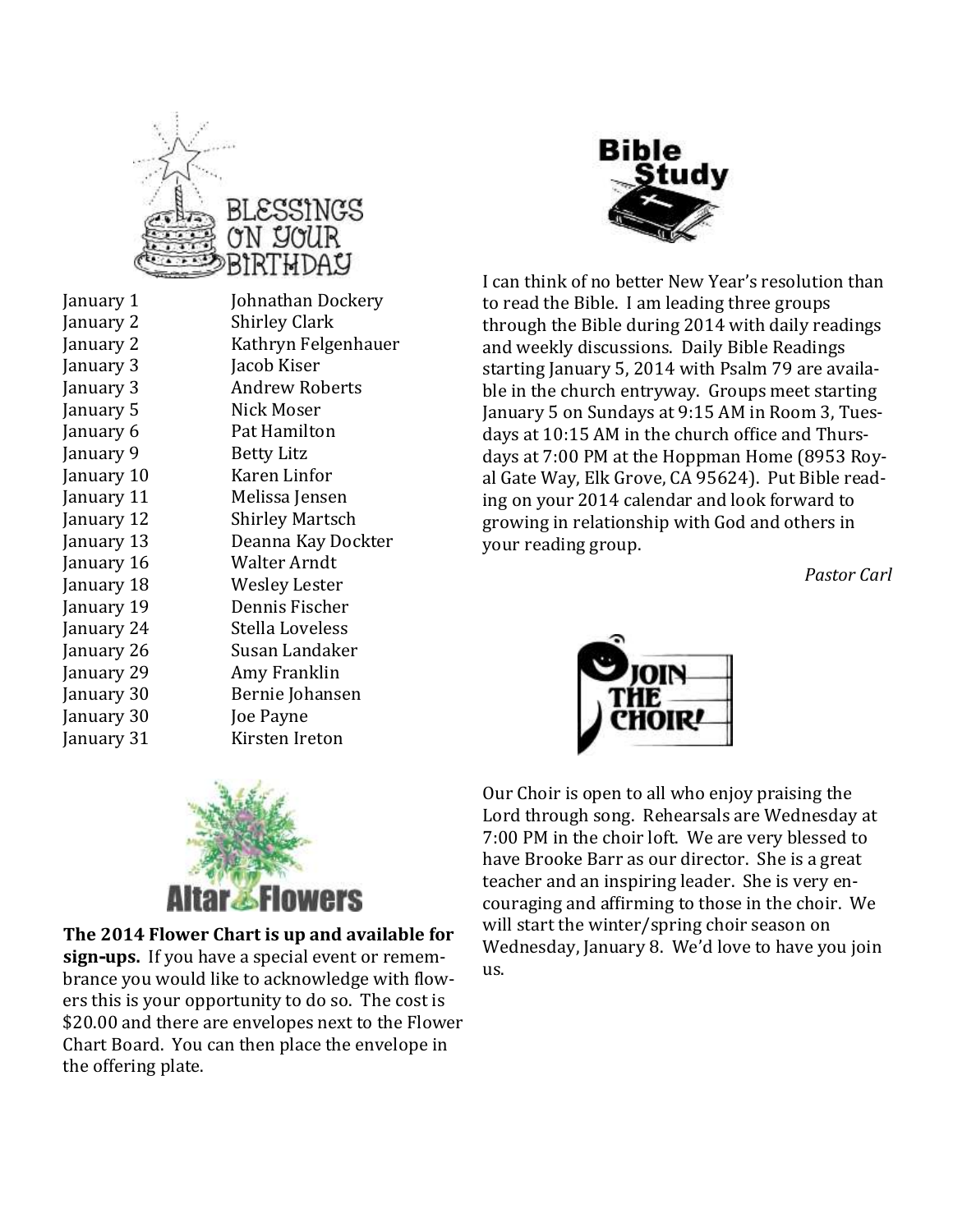# *WORSHIP ASSISTANTS*

#### **Acolytes** Jan. 5 Daniel Encinas Jan. 12 Ryan Johansen Jan. 19 Amber Mansfield Jan. 26 Joshua Bell Jan. 5 Eric Linblade Jan. 12 Phil Petersen Jan. 26 Kelly Boyer

#### **Altar Care**

8:15 AM Cheryl Franklin 10:30 AM Barbara Manlapig, Deanna Dockter

#### **Communion Server**

Ken Lentsch, Debi Lentsch, Connie Reule

#### **Counters**

Jan. 5 Nancy Minning, Connie Reule Jan. 12 Don Schell, Bob Behr Jan. 19 Nancy Minning, Connie Reule Jan. 26 Holly Hoppman, Marlene Kiser

#### **Greeters**

| Jan. $5$  | Justin, Laura, Aiyana and Amelia Tice Jan |              |
|-----------|-------------------------------------------|--------------|
| Jan. $12$ |                                           | lan          |
| Jan. $19$ |                                           |              |
| Jan. $26$ |                                           |              |
|           |                                           | $\mathbf{a}$ |

#### **Head Ushers**

8:15 AM Ron Franklin 10:30 AM Craig Eckels

#### **Prayer Leaders**

- Jan. 5 Ken Lentsch
- Jan. 12 Alison Thomas
- Jan. 19 Mary Harris Jan. 26 Holly Hoppman

# **Psalm Leaders**

- Jan. 5 Elizabeth Wilson Jan. 12 Sierra Etchison Jan. 19 Aiyana Tice
- Jan. 26 Amber Mansfield

# **Readers 8:15 AM**

Jan. 19 Christiana Wilson

# **Readers 10:30 AM**

Jan. 5 David Saxby Jan. 12 Marlene Kiser Jan. 19 Tracy Etchison Jan. 26 Triss Hoppman

# **Refreshments**

| Jan. 5  | Ed and Kirsten Ireton, Lynn Gavia |
|---------|-----------------------------------|
| Jan. 12 | Mack and Carole Vance             |
| Jan. 19 | Paul Maki and Chona Sison         |
| Jan. 26 | Jerry and Carol Carney            |
|         |                                   |

# **Visitors Gifts**

| Jan. $5$  | Pauline Arndt |
|-----------|---------------|
| Jan. $12$ | Pat Webb      |
| Jan. $19$ | Carole Vance  |
| Jan. $26$ | Walt Arndt    |
|           |               |

# **Welcome Leaders**

| Jan. 5  | Peggy Moser            |
|---------|------------------------|
| Jan. 12 | Pat Webb               |
| Jan. 19 | <b>Chet Madison</b>    |
| Jan. 26 | <b>Carolyn Andrews</b> |